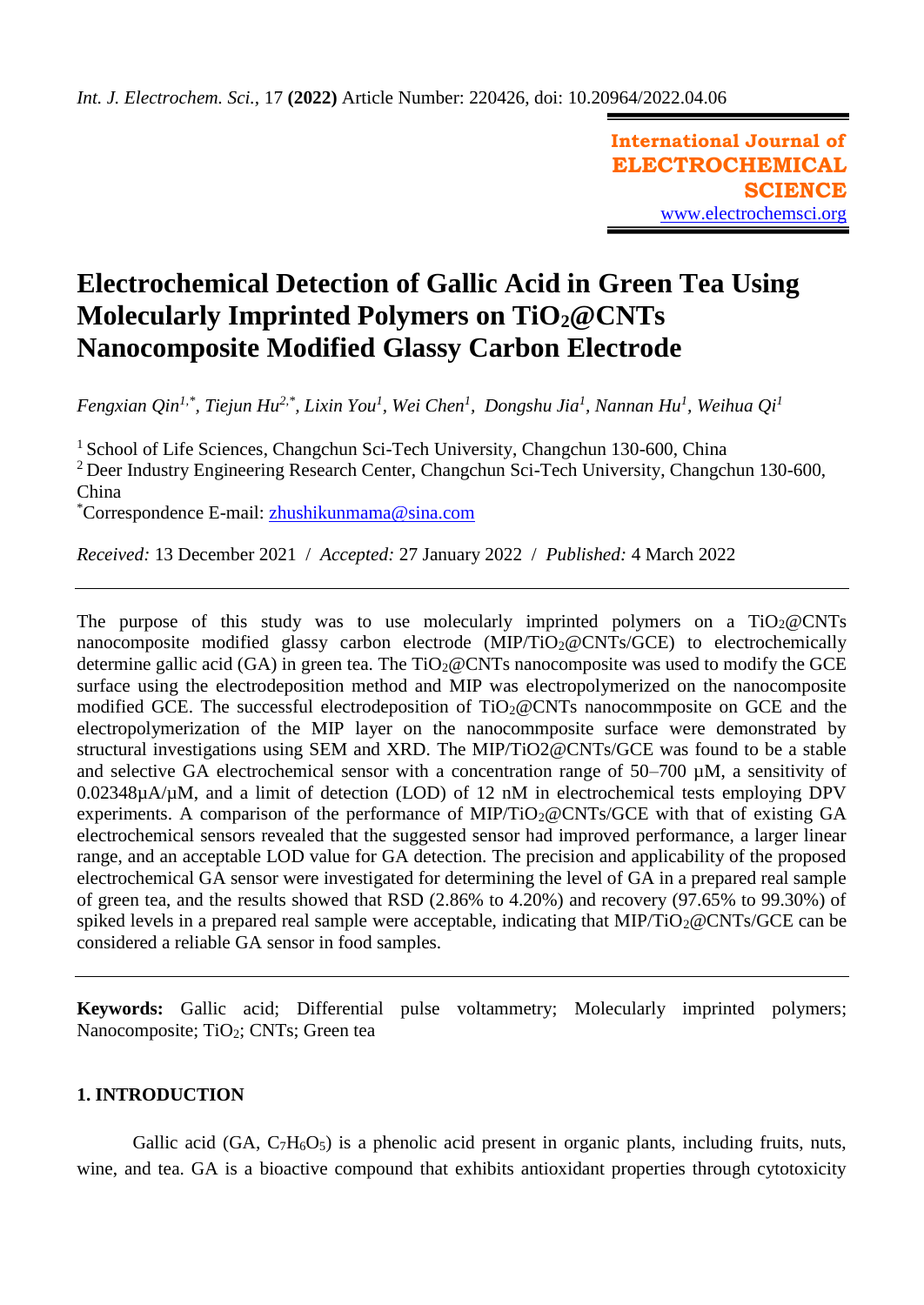against cancer cells while causing no harm to healthy cells [\[1,](#page-9-0) [2\]](#page-9-1). It helps to protect our cells from oxidative damage and may have health benefits such as antimicrobial, anti-inflammatory, and antiobesity properties that could improve cancer and brain health, as well as therapeutic activities in gastrointestinal, neuropsychological, metabolic, and cardiovascular disorders [\[3,](#page-9-2) [4\]](#page-9-3). It's also commonly used as a distant astringent in the treatment of internal bleeding [\[5,](#page-9-4) [6\]](#page-9-5). GA has been demonstrated in studies to be effective in the treatment of albuminuria and diabetes [\[7-9\]](#page-9-6). It also possesses skinbrightening, anti-inflammatory, and photoprotective effects, all of which work to prevent pigmentation and keep the skin looking bright and even [\[10\]](#page-9-7).

The GA potential for application in clinical and food requires identifying the rich source of GA in plants. Extraction and determination of the GA level are important [\[11,](#page-9-8) [12\]](#page-9-9). Accordingly, many studies have been carried out using colorimetry [\[13\]](#page-9-10), chemiluminescent [\[14\]](#page-9-11), high-performance liquid chromatography [\[15\]](#page-9-12), spectrophotometry [\[16\]](#page-9-13), UV [\[17\]](#page-9-14), Folin–Ciocalteu assay [\[18\]](#page-9-15), and electrochemical techniques [\[19-27\]](#page-9-16). Electrochemical techniques, which are simple, low-cost, and fast, can be used to detect a wide range of organic and inorganic analytes [\[28,](#page-10-0) [29\]](#page-10-1). The sensitivity and selectivity of electrochemical sensors can be enhanced using suitable nanostructured composites and hybrid materials. Therefore, this study focused on the electrochemical determination of GA in green tea using a MIP/TiO2@CNTs modified electrode.

# **2. EXPERIMENTAL**

## *2.1. Preparation of MIP/TiO2@CNTs/GCE*

GCE was meticulously polished using alumina slurries with a particle size of 0.05m (99%, Sigma-Aldrich) before modification to achieve a mirror finish. The GCE was then ultrasonically cleaned for 3 minutes in deionized water. GCE cleaning was followed by electrochemical activation using the CV technique in  $0.1M H<sub>2</sub>SO<sub>4</sub>$  (97%, Merck, Germany) solution at a scan rate of 50mV/s on an Autolab potentiostat-galvanostat model PGSTAT30 (Autolab, Netherlands) with a three-electrode system: GCE working electrode, platinum plate counter electrode, and an Ag/AgCl reference electrode. For electrodeposition of  $TiO<sub>2</sub>@CNTs$  nanocommposite on clean GCE, the CNTs (99%, Guangzhou Hongwu Material Technology Co. Ltd., China) were ultrasonically functionalized in a solution of 1.0 M H<sub>2</sub>SO<sub>4</sub> and I.0 M HNO<sub>3</sub> (99%, Xinxiang Omao Chemical Co., Ltd., China) with a ratio of 3:1 for 5 hours, and then washed with deionized water. Sequently, 1 g/l suspension of functionalized CNTs were added to electrolyte consisting of 10 mM Ti( $SO<sub>4</sub>$ )<sub>2</sub> ( $\geq$ 99%, Sigma-Aldrich), 10 mM H2O<sup>2</sup> (99%, Shanghai Yunhong New Material Co., Ltd., China) and 3 M KCl ( 99.5%, Inner Mongolia Pulis Chemical Co., Ltd., China), and electrodeposition was performed using CV technique in prepared electrolyte in potential range from −0.8 to 0.8 V at a scan rate of 50 mV/s for 30 cycles [\[30\]](#page-10-2). Afterwards, the MIP film was electropolymerized on  $TiO<sub>2</sub>@CNTs$  nanocommposite modified GCE using the CV technique in a potential range from 0.0 to 0.8 V at a scan rate of 50 mV/s for 30 cycles in an electrolyte prepared from 0.6 ml methacrylic acid (MAA, Jinan Future Chemical Co., Ltd., China) as a monomer, 70.0 ml of dry chloroform (≥99%, Sigma-Aldrich), 40.0 ml ethylene glycol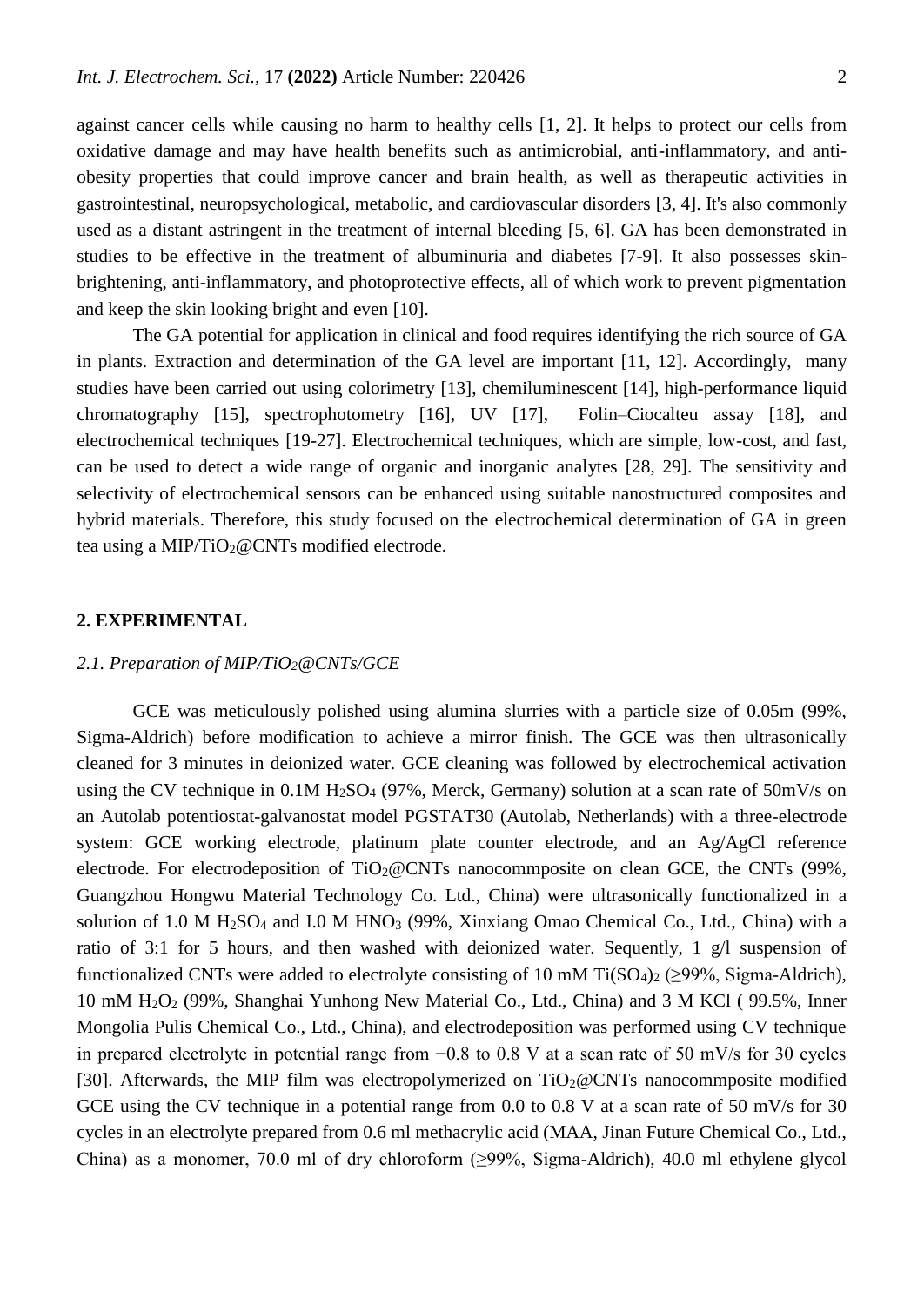dimethacrylate (EDMA, 95%, Sigma-Aldrich) and 4 mg of 2,2-azobis -2-methyl propionitrile (AMP, 98%, Sigma-Aldrich) [\[21,](#page-10-3) [31\]](#page-10-4).

## *2.2. Characterization*

The morphological and crystallographic examinations of the materials were performed using a scanning electron microscope (SEM; Hitachi S-4500, Japan) and an X-ray diffractometer (XRD; Schimadzu model: XRD 6000 with CuK radiation, Japan). The Autolab potentiostat-galvanostat system was used to perform differential pulse voltammetry (DPV) measurements. For electrochemical investigations, a 0.1M phosphate buffer solution (PBS, Sigma-Aldrich) with a pH of 7.4 was utilized as the electrolyte.

# *2.3. Preparation of a real sample of green tea*

For the preparation of the real sample, local green tea drinks were purchased from a local market, filtered, and centrifuged at 1000 rpm for 5 minutes. The supernatant was used for the preparation of the 0.1 M PBS with pH 7.4. Then, the DPV analysis was applied to determine the GA level in the prepared real sample. Moreover, the recovery and relative standard deviation (RSD) values were determined using the standard addition method.

# **3. RESULTS AND DISCUSSION**

#### *3.1. SEM and XRD analyses*

SEM images of electrodeposited CNTs,  $TiO<sub>2</sub>@CNTs$  and MIP/TiO<sub>2</sub>@CNTs on GCE surfaces are depicted in Figure 1. The morphology of CNTs shows that the CNTs with rod structures are electrodeposited at rather uniform diameters (~50 nm) on GCE. The CNTs are randomly oriented and some of them are entangled. Compared with the electrodeposited CNTs shown in Figure 1a, the TiO2@CNTs nanocomposite preserves the 1D nanostructure of the CNTs, and the surfaces of the CNTs become coarse, implying the anchoring of  $TiO<sub>2</sub>$  NPs with an average diameter of 65 nm on the CNTs. The SEM image of the MIP/TiO<sub>2</sub>@CNTs/GCE reveals that the MIP thin film was continuously wrapped on the TiO<sub>2</sub>@CNTs nanocomposite and increased the diameter of the rod structures to  $\sim$ 70 nm.

In Figure 2, XRD patterns of powders of electrodeposited CNTs,  $TiO<sub>2</sub>@CNTs$  and MIP/TiO<sub>2</sub>@CNTs on GCE surfaces are exhibited. The XRD pattern of CNTs displays that there are four characteristic diffraction peaks at 2θ= 25.92°, 43.91°, 51.04° and 72.65° corresponding to (002), (101), (004) and (110) planes of CNTs, respectively (JCPDS card No. 41-1487). The XRD pattern of TiO<sub>2</sub>@CNTs shows diffraction peaks of (002) and (101) of CNTs, and additional diffraction peaks  $2\theta$ = 25.31°, 37.63°, 47.77°, 53.62°, 55.19°, 62.62°, 68.62°, 70.03° and 74.89° corresponding to (101),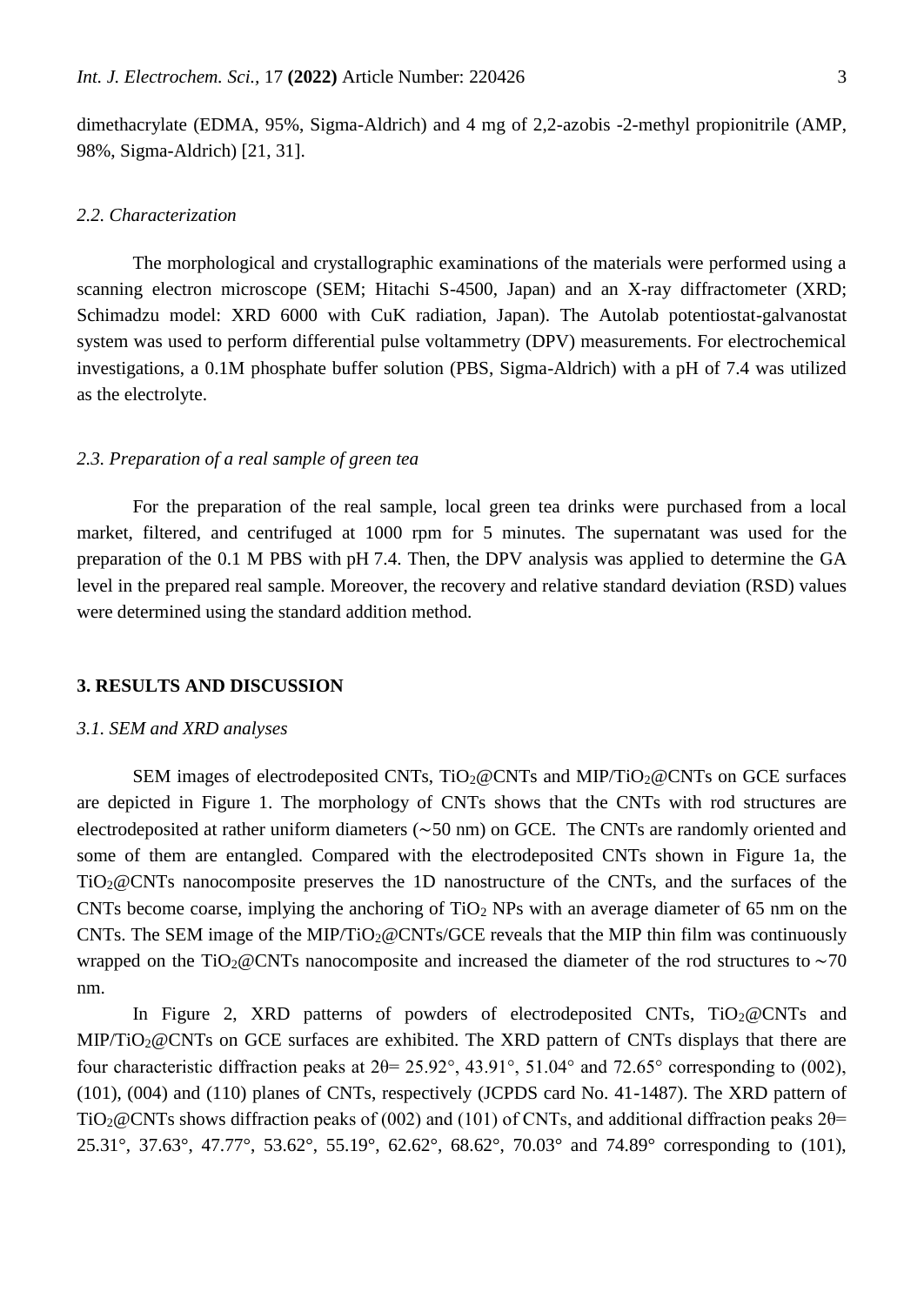(004), (200), (105), (211), (204), (116), (120) and (215) planes of the anatase phase of TiO<sub>2</sub>, respectively (JCPDS card No. 01-084-1286).



**Figure 1.** SEM images of electrodeposited a) CNTs, (b)TiO<sub>2</sub>@CNTs and (c) MIP/TiO<sub>2</sub>@CNTs on GCE surfaces.

The XRD patterns of powders of electrodeposited MIP/TiO<sub>2</sub>@CNTs also shows the same diffraction peaks toward  $TiO<sub>2</sub>@CNTs$  but the intensities of diffraction peaks in MIP/TiO<sub>2</sub>@CNTs are decreased as compared to those of  $TiO<sub>2</sub>@CNTs$  and CNTs. It can be related to the X-ray beam scattering ability of MIP and its amorphous nature [\[32,](#page-10-5) [33\]](#page-10-6). These observations in SEM and XRD analyses are good indications of the successful electrodeposition of  $TiO<sub>2</sub>@CNTs$  nanocommposites on GCE and the electropolymerization of the MIP layer on the  $TiO<sub>2</sub>@CNTs$  nanocommposite surface.



**Figure 2.** XRD patterns of powders of electrodeposited (a) CNTs,  $(b)TiO<sub>2</sub>@CNTs$  and (c) MIP/TiO<sub>2</sub>@CNTs on GCE surfaces.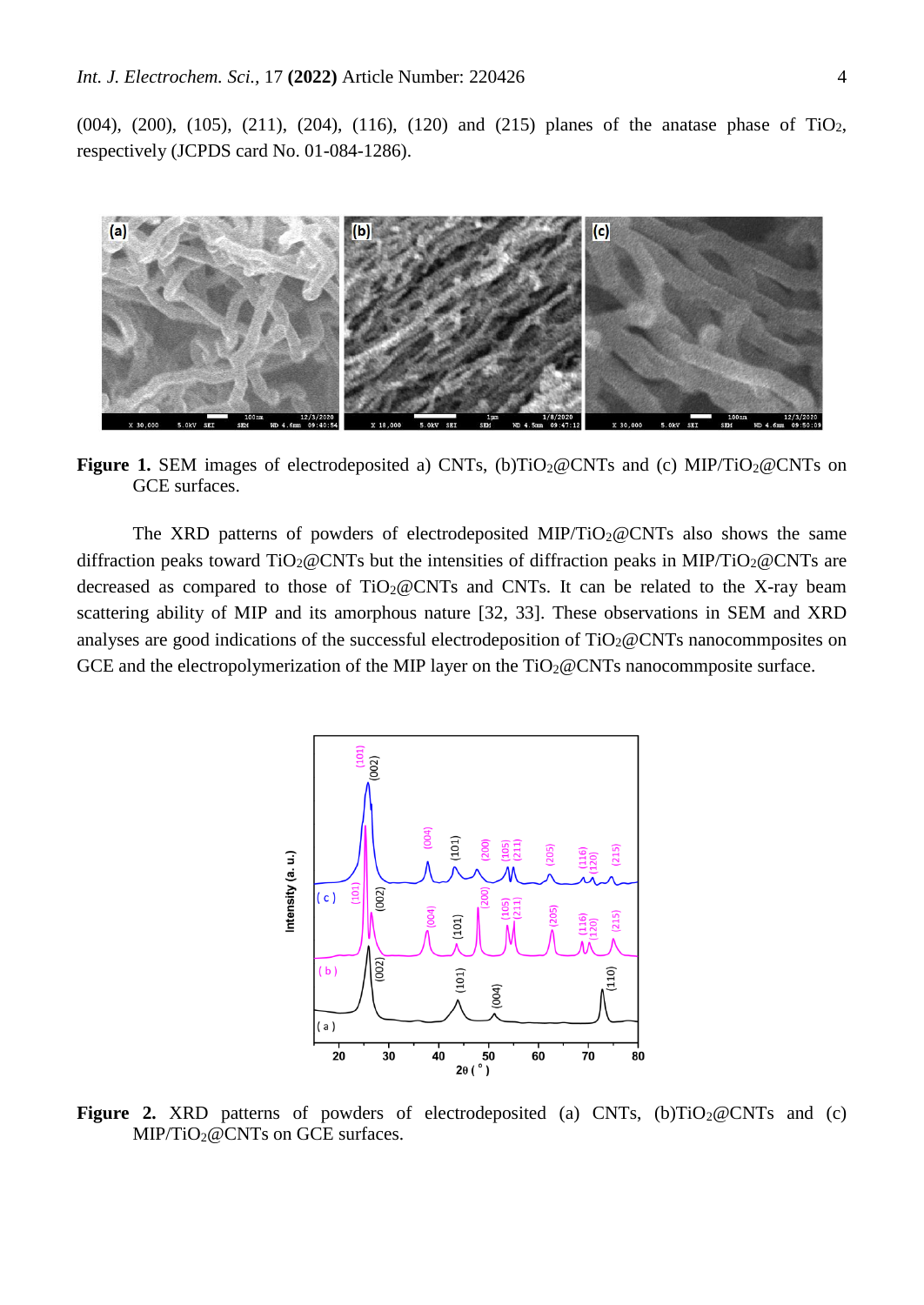#### *3.2. Electrochemical analyses*

The electrochemical behavior of bare GCE and modified GCE in the absence and presence of GA is studied using the DPV technique in 0.1M PBS with pH 7.4 at the potential range from -0.2V to 0.6V at a 50mV/s scan rate. In the absence of GA, Figure 3 shows that the DPV responses of electrodes do not exhibit the obvious peak. However, the addition of 150 µl GA solution, the anodic peaks at 0.20 are observed for all electrodes. The highest current density is observed for MIP/TiO2@CNTs/GCE and it is attributed to the modification of the electrode with MIP which contained recognition sites and the higher adsorption ability for GA [\[34-36\]](#page-10-7). The recognition sites are exposed on the surface of the MIP, resulting in an increase in the mass-transfer rate and efficiency. CNTs increase the number of MIP recognition sites due to the high specific surface area of CNTs [\[37,](#page-10-8) [38\]](#page-10-9). The functionalized CNTs have been exploited in conjunction with MIPs to improve conductivity and facilitate the electron transfer rate [\[39\]](#page-10-10). Moreover, the MIP have been implanted with electrochemically active  $TiO<sub>2</sub>$  NPs for effective determination of GA by the concept of molecular imprinting  $[40]$ . TiO<sub>2</sub> NPs surfaces modified with MIP can not only make nanostructures more compatible with polymer matrix and increase binding rate, but also change their hydrophobic or hydrophilic character [\[40,](#page-10-11) [41\]](#page-10-12). These changes introduce new functional groups for the reaction with organic molecules [\[41,](#page-10-12) [42\]](#page-10-13). Thus, composite tailor-made receptors can be favorably oriented to bind with target moieties and reduce non-specific adsorption [\[43\]](#page-10-14). The oxidation profile of GA is electrochemically explained by the formation of the semi Quinone radical by the galloyl group oxidation as presented in Figure 4 [\[44-46\]](#page-10-15).



**Figure 3.** The electrochemical behavior of (a) bare GCE, (b) CNTs/GCE, (c) TiO<sub>2</sub>@CNTs/GCE and (d) MIP/TiO<sub>2</sub>@CNTs/GCE and modified GCE in absence (dashed line) and presence of (solid line) 150 µl GA using DPV technique in 0.1M PBS with pH 7.4 at the potential range from -0.2V to 0.6V at 50mV/s scan rate.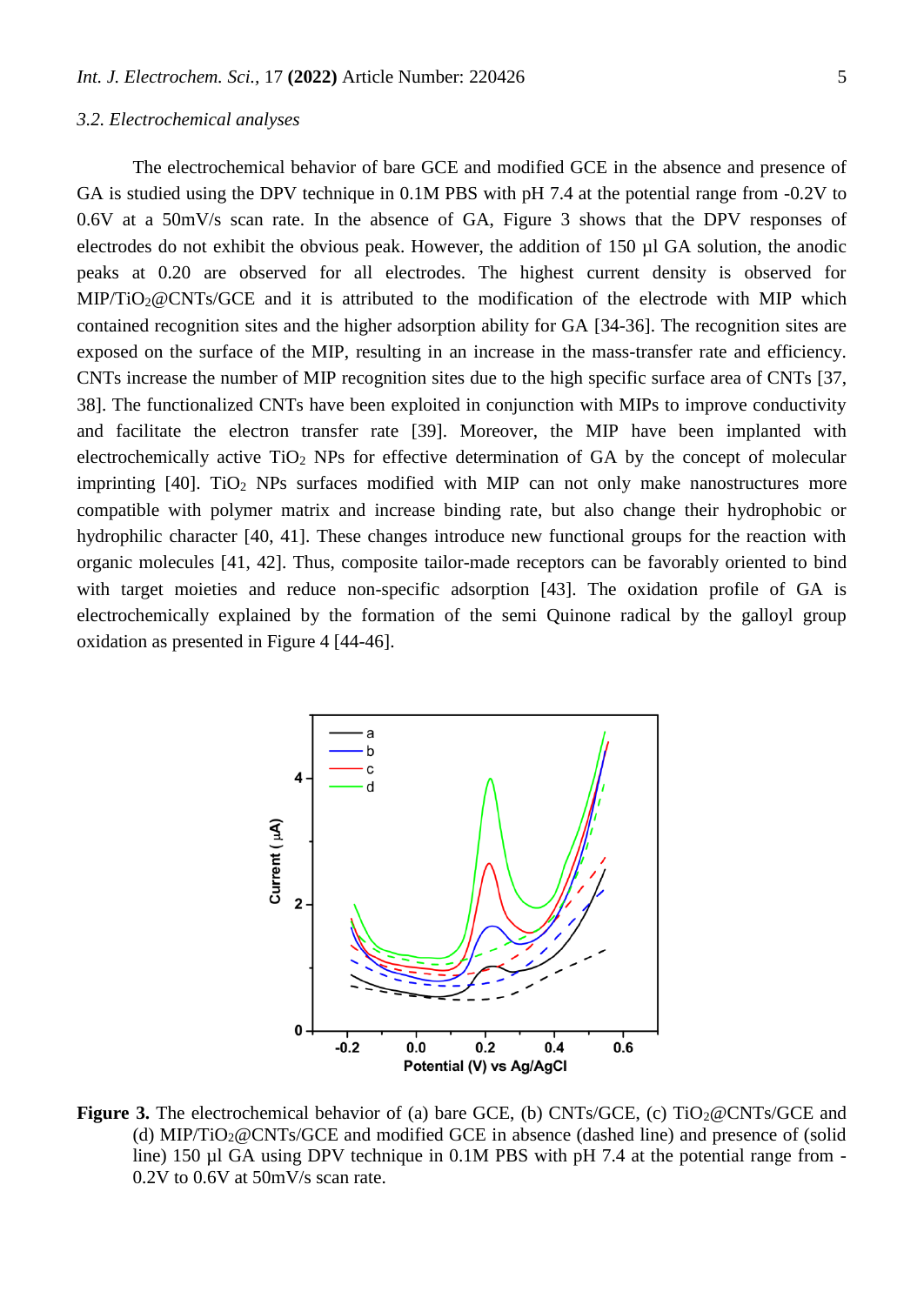

**Figure 4.** Schematic image for oxidation of GA on electrode surfaces [\[44\]](#page-10-15).

Further electrochemical studies were performed on the evaluation of the stability of the electrochemical response of bare and modified GCE. Figure 5 shows the resultant first and 100<sup>th</sup> DPV curves of all electrodes in 0.1 M PBS with pH 7.4 containing 150 µl GA solution at the potential range from -0.2 V to 0.6 V at a scan rate of 50 mV/s. As observed, that the first DPV curve and the resulted DPV response after successive 100 scans are indicated to be 15%, 9%, 6% and 3% decrease for the current peak of GCE, CNTs/GCE, TiO<sub>2</sub>@CNTs/GCE and MIP/TiO<sub>2</sub>@CNTs/GCE, respectively. It is demonstrated that the high stability of the electrochemical response of MIP/TiO<sub>2</sub>@CNTs/GCE due to the successful electropolymerization of MIPs that mainly depends on the stability and strength of the monomer and binding interactions between the template and monomer [\[47-49\]](#page-10-16). Therefore, the following electrochemical experiments were performed using  $MIP/TiO<sub>2</sub>@CNTs/GCE$ .



**Figure 5.** The resulted first (solid line) and 100<sup>th</sup> (dashed line) DPV curves of electrodes in 0.1 M PBS with pH 7.4 containing 150 µl GA solution at the potential range from -0.2V to 0.6V at 50mV/s scan rate.

Figure 6 exhibits the DPV response of MIP/TiO<sub>2</sub>@CNTs/GCE to consecutive injections of 50  $\mu$ M GA solution in 0.1M PBS with pH 7.4 at the potential range from -0.2V to 0.6V at 50mV/s scan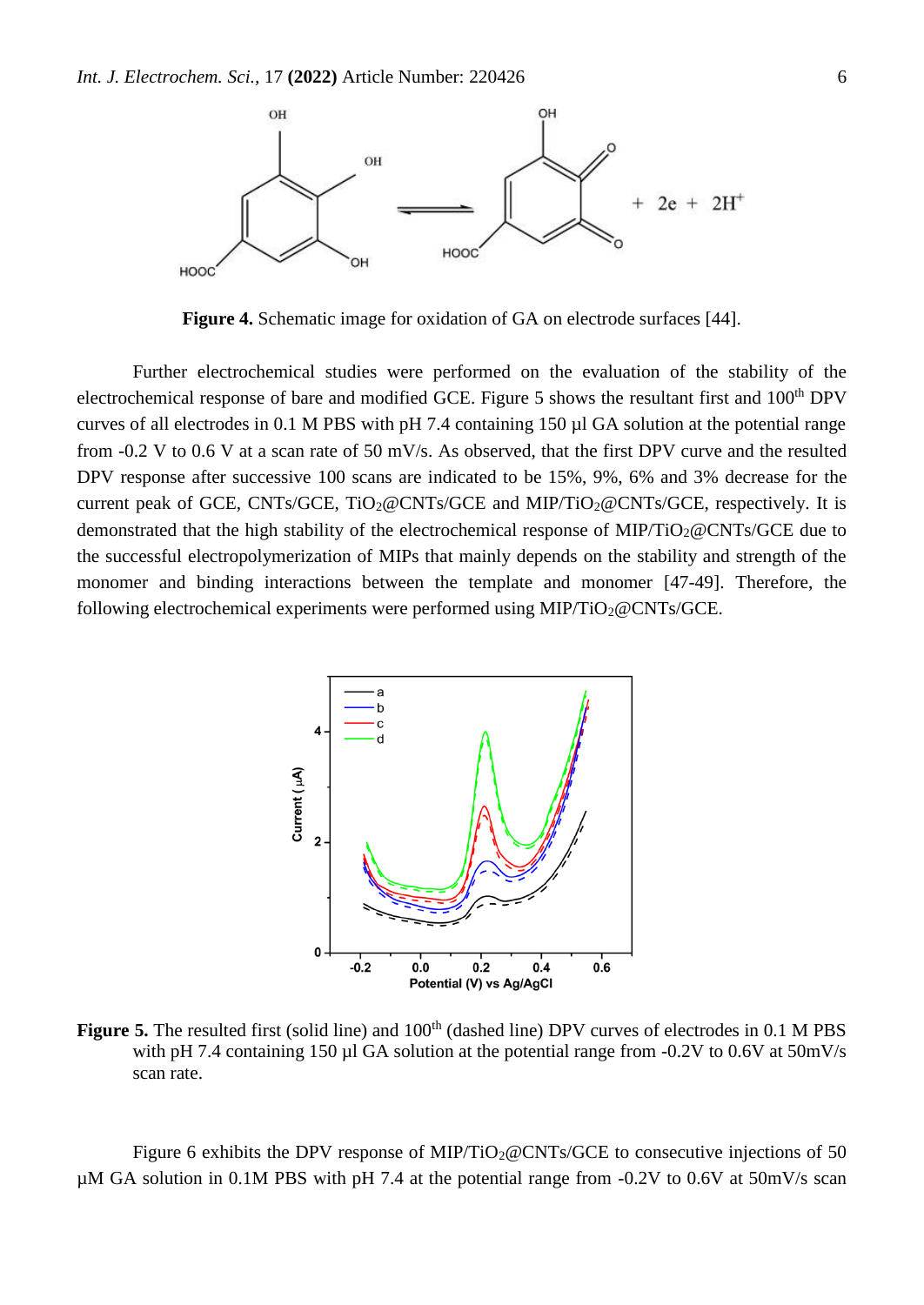rate. It can be observed that the addition of a 50 µM GA electrochemical cell provides an increase in the DPV current intensity. The inset of Figure 6 depicts the calibration plot curve regarding the DPV response of the developed GA electrochemical sensor with a concentration range of 50–700 μM, and a sensitivity of 0.02348µA/µM. The results demonstrated that LOD estimated based on signal to noise ratio ( $S/N = 3$ ), was found to be 12 nM. A performance comparison between MIP/TiO<sub>2</sub>@CNTs/GCE and some other GA electrochemical sensors is summarized in Table 1. The results illustrate that the proposed sensor in this study has better performance, a wider linear range and an acceptable LOD value for GA detection. It is associated with the high surface area of  $TiO<sub>2</sub>@CNTs$  nanocomposite, which acts as high-surface 3D scaffolds for the deposition of thin MIP layers and improves electron and charge transfer abilities between the porous surface of the electrode and analyte molecules in the electrolyte [\[50\]](#page-10-17). Furthermore, the chemical stability and high mechanical strength of MIP and TiO2@CNTs nanocomposite materials benefit the diffusion of reacting agents.



**Figure 6.** DPV response of MIP/TiO<sub>2</sub>@CNTs/GCE to consecutive injections of 50 µM GA solution in 0.1M PBS with pH 7.4 at the potential range from -0.2V to 0.6V at 50mV/s scan rate.

|                          |  |  |  |  |  | <b>Table 1.</b> A performance comparison between $MIP/TiO_2@CNTs/GCE$ and some other GA |  |  |
|--------------------------|--|--|--|--|--|-----------------------------------------------------------------------------------------|--|--|
| electrochemical sensors. |  |  |  |  |  |                                                                                         |  |  |

| <b>Electrodes</b>                                          |            |      | <b>Technique LOD Linear range</b> | Ref.   |
|------------------------------------------------------------|------------|------|-----------------------------------|--------|
|                                                            |            | (nM) | $(\mu M)$                         |        |
| MIP/TiO <sub>2</sub> @CNTs/GCE                             | <b>DPV</b> | 12   | 50 to 700                         | This   |
|                                                            |            |      |                                   | work   |
| polyepinephrine/GCE                                        | <b>DPV</b> | 663  | $1.0$ to $20$                     | $[19]$ |
| MIP/MWCNT/ carbon paste electrode                          | <b>DPV</b> | 47   | 0.12 to 380                       | [21]   |
| $SiO2$ NPs/ carbon paste electrode                         | <b>DPV</b> | 800  | 0.8 to 100                        | $[22]$ |
| CS/functionalized Fe <sub>2</sub> O <sub>3</sub> /ERGO/GCE | <b>DPV</b> | 150  | 1 to 100                          | $[20]$ |
| Au microclusters/sulfonate functionalized graphene         | <b>DPV</b> | 10.7 | $0.05$ to $8.0$                   | $[25]$ |
| /GCE                                                       |            |      |                                   |        |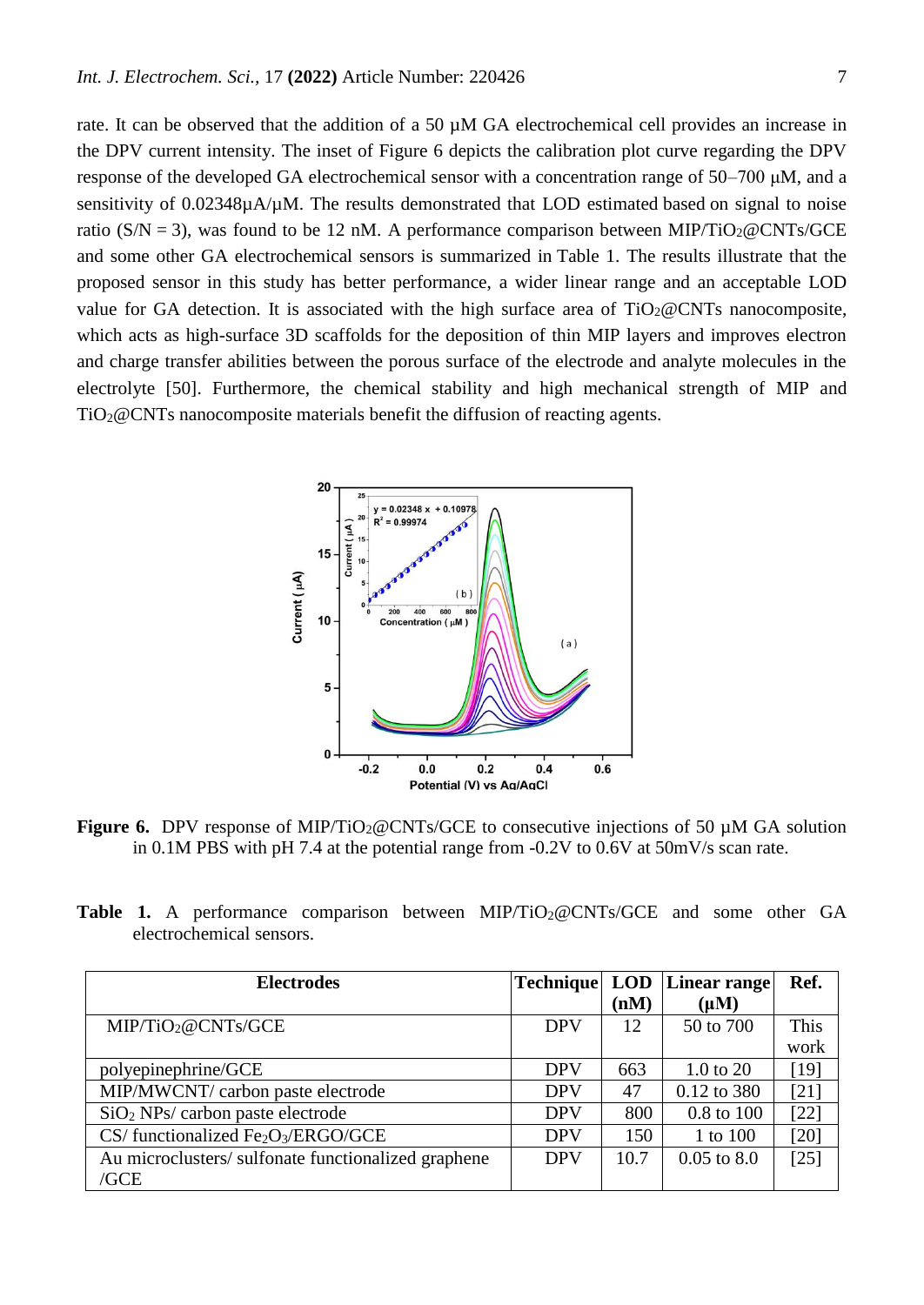| $Ag$ NPs/ delphinidin/GCE                       | AMP | 280 | $ 8.68 \text{ to } 625.80 $ | [24]         |
|-------------------------------------------------|-----|-----|-----------------------------|--------------|
| Glutamic acid/rGO/paraffin impregnated graphite | AMP | 10  | $0.03$ to 480               | [23]         |
| electrode                                       |     |     |                             |              |
| Bi-MWCNT/carbon paste electrode                 | AMP | 160 | 1 to 100                    | [51]         |
| poly(melamine)/screen-printed carbon electrode  | FIA | 210 | 1 to 1000                   | $52^{\circ}$ |

AMP : Amperometry ; FIA: flow-injection amperometry

The specificity of MIP/TiO<sub>2</sub>@CNTs/GCE to determination of GA was examined in the present of some organic and inorganic substances as major compounds in green tea. Table 2 presents the results of electrocatalytic current of DPV measurement in 0.1M PBS with pH 7.4 at the potential range from -0.2V to 0.6V at a 50mV/s scan rate to successive injections of 10 µM GA solution and 30 µM of substances. As can be seen, the electrocatalytic response of MIP/TiO<sub>2</sub>@CNTs/GCE to the addition of GA solution is remarkable significant, and an insignificant response is observed for these substances, indicating that these compounds have no significant interference for the voltammetric determination of GA using the proposed procedure. It is concluded that the proposed method can be considered specific [\[53\]](#page-11-2). The polymer scaffold of the MIP MIPs as a recognition element provides specificity by substrate binding to the cavities and target analytes to generate an electrochemical signal [\[54,](#page-11-3) [55\]](#page-11-4).

**Table 2.** Results of electrocatalytic current of DPV measurement in 0.1M PBS with pH 7.4 at the potential range from -0.2V to 0.6V at 50mV/s scan rate to successive injections of 10  $\mu$ M GA solution and 30  $\mu$ M of substances.

| <b>Substance</b>              | Added $(\mu M)$ | Electrocatalytic     | RSD(%)  |
|-------------------------------|-----------------|----------------------|---------|
|                               |                 | current $(\mu A)$ at |         |
|                               |                 | 0.2V                 |         |
| GA                            | 10              | 0.2351               | ±0.0847 |
| Catechin                      | 30              | 0.0976               | ±0.0094 |
| Phenolic acid                 | 30              | 0.0281               | ±0.0038 |
| <b>B-carotene</b>             | 30              | 0.0733               | ±0.0051 |
| Tyrosine                      | 30              | 0.0317               | ±0.0022 |
| Glucose                       | 30              | 0.0126               | ±0.0022 |
| Theanine                      | 30              | 0.0425               | ±0.0028 |
| Caffeine                      | 30              | 0.0851               | ±0.0088 |
| Fluorine                      | 30              | 0.0664               | ±0.0056 |
| γ-aminobutyric                | 30              | 0.0822               | ±0.0083 |
| acid                          |                 |                      |         |
| Vitamin C                     | 30              | 0.0612               | ±0.0064 |
| $Ca^{2+}$                     | 30              | 0.0093               | ±0.0038 |
| $Mn^{2+}$                     | 30              | 0.0820               | ±0.0043 |
| $\overline{\text{Mg}^{2+}}$   | 30              | 0.0511               | ±0.0082 |
| $\overline{\mathrm{Cu}^{2+}}$ | 30              | 0.0288               | ±0.0071 |
| $\rm K^+$                     | 30              | 0.0799               | ±0.0066 |
| $Zn^{2+}$                     | 30              | 0.0277               | ±0.0078 |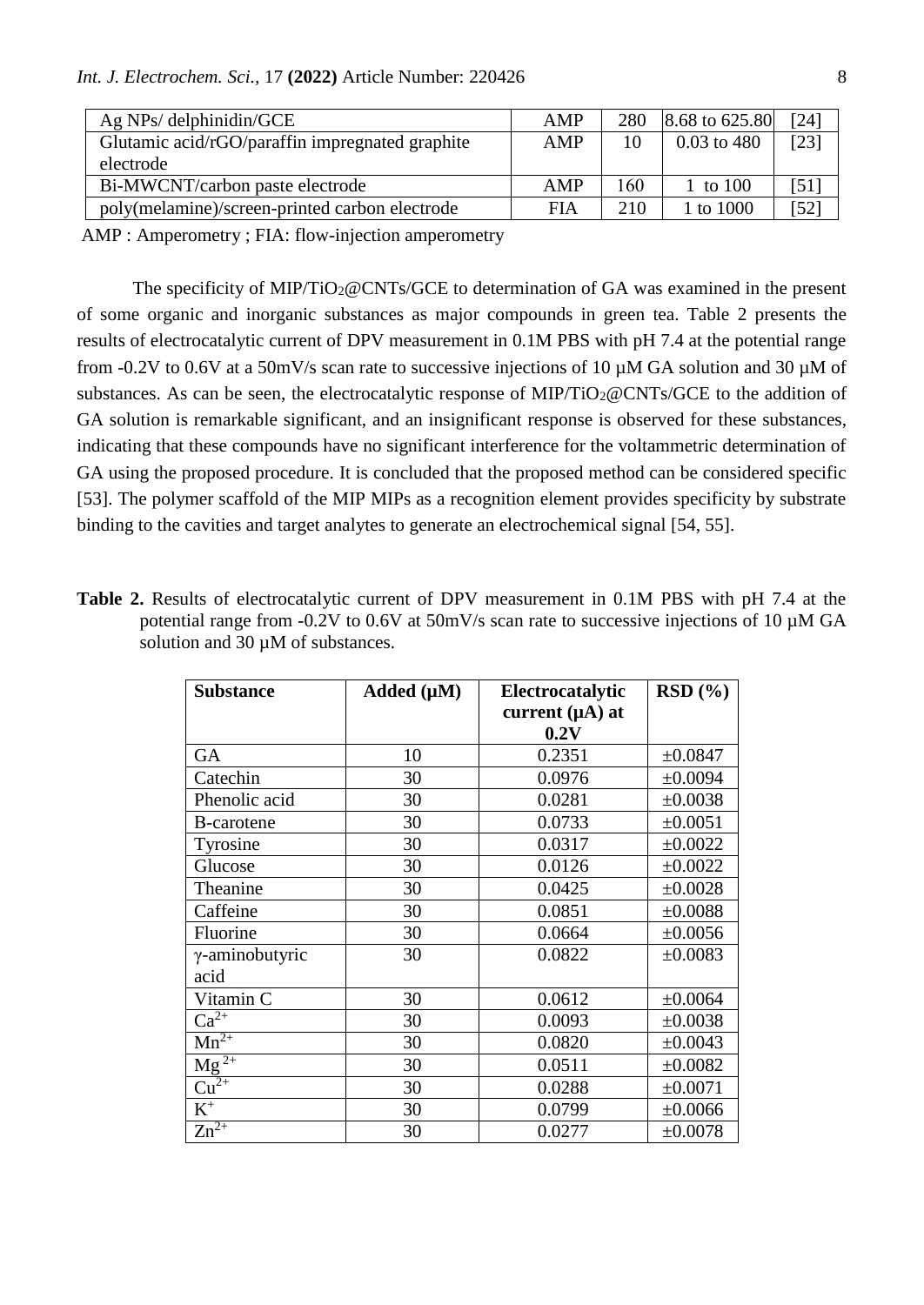The precision and applicability of the proposed electrochemical GA sensor for determining the level of GA in a prepared real sample of green tea were investigated. Figure 7a shows the DPV response of MIP/TiO2@CNTs/GCE to consecutive injections of 100 µM GA solution in a prepared real sample in 0.1M PBS with pH 7.4 at the potential range from -0.2V to 0.6V at 50mV/s scan rate. The resultant calibration curve in Figure 7b illustrates that the GA concentration in the prepared sample is 29.94  $\mu$ M which is close to the reported GA content in green tea [\[56,](#page-11-5) [57\]](#page-11-6). Table 3 also exhibits the acceptable values for RSD (2.86% to 4.20%) and recovery (97.65% to 99.30%) of spiked levels in prepared real samples, which indicates that MIP/TiO<sub>2</sub>@CNTs/GCE can be considered a reliable GA sensor in food samples.



- **Figure 7.** (a) DPV response of MIP/TiO<sub>2</sub>@CNTs/GCE and (b) calibration curve to consecutive injections of 100  $\mu$ M GA solution in prepared real sample in 0.1M PBS with pH 7.4 at the potential range from -0.2V to 0.6V at 50mV/s scan rate.
- **Table 3.** Analytical findings of MIP/TiO2@CNTs/GCE to detection GA in prepared real samples of green tea.

| Spiked $(\mu m)$ | Detected $(\mu m)$ | Recovery $(\% )$ | RSD(%) |
|------------------|--------------------|------------------|--------|
| 100.0            | 98.6               | 98.60            | 3.17   |
| 200.0            | 195.3              | 97.65            | 2.86   |
| 300.0            | 297.9              | 99.30            | 3.58   |
| 400.0            | 392.5              | 98.12            | 4.20   |

# **4. CONCLUSION**

In summary, this work presented the synthesis of MIP/TiO<sub>2</sub>@CNTs/GCE using electrodeposition and electropolymerization for the electrochemical determination of GA in green tea.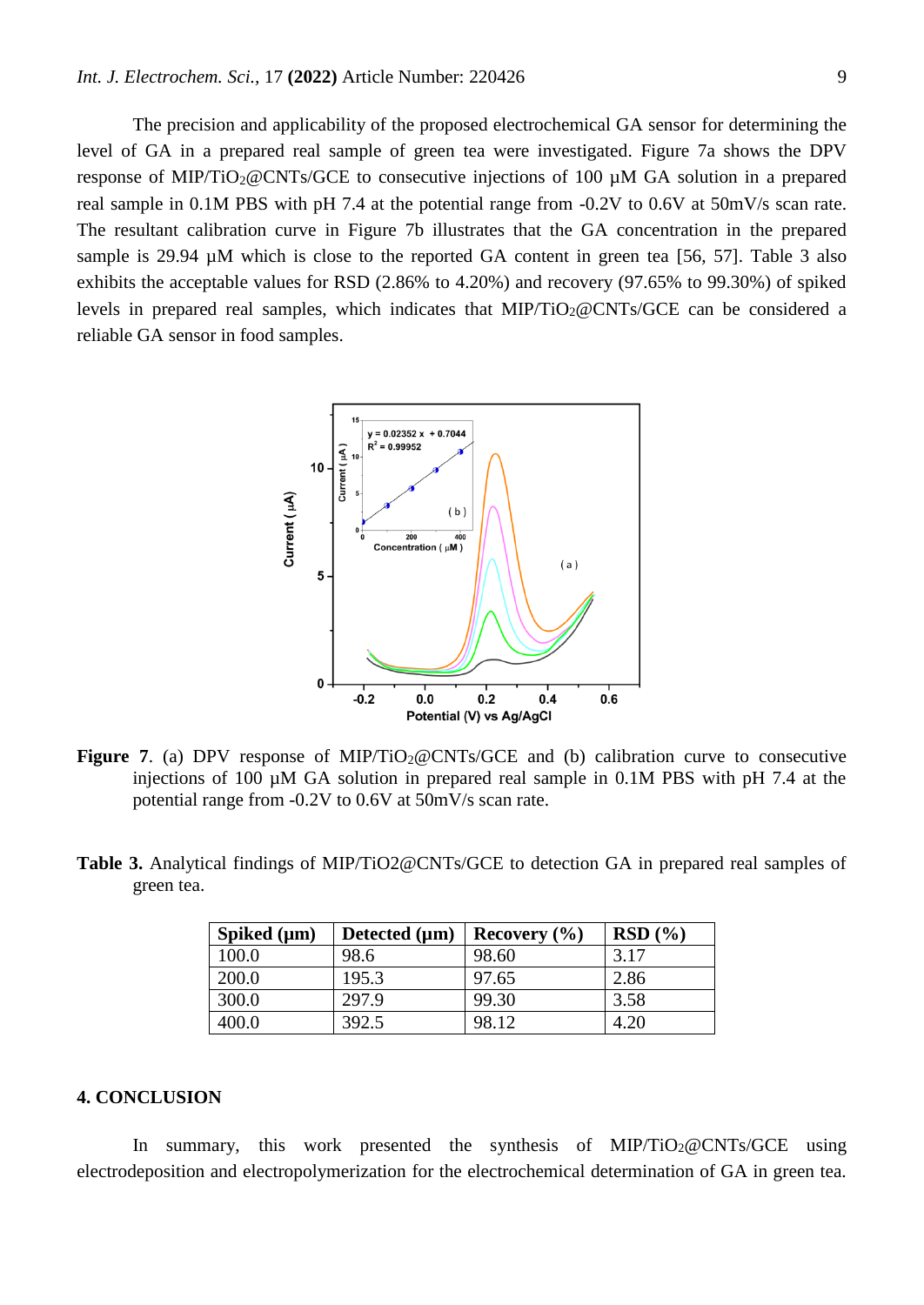Results of structural analyses indicated the successful electrodeposition of  $TiO<sub>2</sub>@CNTs$ nanocommposite on GCE and electropolymerization of the MIP layer on the nanocommposite surface. Results of electrochemical studies showed that MIP/TiO<sub>2</sub>@CNTs/GCE was performed as a stable and selective GA electrochemical sensor with a wide concentration range of 50-700 μM, and with acceptable values of sensitivity and LOD of 0.02348µA/µM and 12nM, respectively. The precision and applicability of the proposed electrochemical GA sensor were explored for the determination level of GA in prepared real sample of green tea. The results exhibited the acceptable values for RSD and recovery of spiked levels in a prepared real sample, which demonstrated that MIP/TiO<sub>2</sub>@CNTs/GCE can be considered to a reliable GA sensor in food samples.

# **References**

- <span id="page-9-0"></span>1. W. Zhu, M. Deng, D. Chen, Z. Zhang, W. Chai, D. Chen, H. Xi, J. Zhang, C. Zhang and Y. Hao, *ACS Applied Materials & Interfaces*, 12 (2020) 32961.
- <span id="page-9-1"></span>2. H. Maleh, M. Alizadeh, F. Karimi, M. Baghayeri, L. Fu, J. Rouhi, C. Karaman, O. Karaman and R. Boukherroub, *Chemosphere*, (2021) 132928.
- <span id="page-9-2"></span>3. N. Kahkeshani, F. Farzaei, M. Fotouhi, S.S. Alavi, R. Bahramsoltani, R. Naseri, S. Momtaz, Z. Abbasabadi, R. Rahimi and M.H. Farzaei, *Iranian Journal of Basic Medical Sciences*, 22 (2019) 225.
- <span id="page-9-3"></span>4. Y. Xie, X. Meng, Y. Chang, D. Mao, Y. Yang, Y. Xu, L. Wan and Y. Huang, *Composites Science and Technology*, 219 (2021) 109225.
- <span id="page-9-4"></span>5. Z. Zhang, L. Feng, H. Liu, L. Wang, S. Wang and Z. Tang, *Inorganic Chemistry Frontiers*, 9 (2022) 35.
- <span id="page-9-5"></span>6. Z. Wang, L. Dai, J. Yao, T. Guo, D. Hrynsphan, S. Tatsiana and J. Chen, *Bioresource Technology*, 327 (2021) 124785.
- <span id="page-9-6"></span>7. M.S. Garud and Y.A. Kulkarni, *Chemico-biological interactions*, 282 (2018) 69.
- 8. Y. Liu, Q. Zhang, H. Yuan, K. Luo, J. Li, W. Hu, Z. Pan, M. Xu, S. Xu and I. Levchenko, *Journal of Alloys and Compounds*, 868 (2021) 158723.
- 9. H. Guan, S. Huang, J. Ding, F. Tian, Q. Xu and J. Zhao, *Acta Materialia*, 187 (2020) 122.
- <span id="page-9-7"></span>10. X. Zhang, X. Sun, T. Lv, L. Weng, M. Chi, J. Shi and S. Zhang, *Journal of Materials Science: Materials in Electronics*, 31 (2020) 13344.
- <span id="page-9-8"></span>11. X. Du, W. Tian, J. Pan, B. Hui, J. Sun, K. Zhang and Y. Xia, *Nano Energy*, 92 (2022) 106694.
- <span id="page-9-9"></span>12. L. Zhang, M. Cong, X. Ding, Y. Jin, F. Xu, Y. Wang, L. Chen and L. Zhang, *Angewandte Chemie*, 132 (2020) 10980.
- <span id="page-9-10"></span>13. C. Dong, G. Wu, Z. Wang, W. Ren, Y. Zhang, Z. Shen, T. Li and A. Wu, *Dalton Transactions*, 45 (2016) 8347.
- <span id="page-9-11"></span>14. X. Wang, J. Wang and N. Yang, *Food chemistry*, 105 (2007) 340.
- <span id="page-9-12"></span>15. H. Wang, K. Helliwell and X. You, *Food Chemistry*, 68 (2000) 115.
- <span id="page-9-13"></span>16. J. Pooralhossini, M. Ghaedi, M.A. Zanjanchi and A. Asfaram, *Ultrasonics sonochemistry*, 34 (2017) 692.
- <span id="page-9-14"></span>17. F.H. Fernandes, R.S.d.A. Batista, F.D.d. Medeiros, F.S. Santos and A.C. Medeiros, *Revista Brasileira de Farmacognosia*, 25 (2015) 208.
- <span id="page-9-15"></span>18. M.-R. Gao, Q.-D. Xu, Q. He, Q. Sun and W.-C. Zeng, *Journal of Food Measurement and Characterization*, 13 (2019) 1349.
- <span id="page-9-16"></span>19. R. Abdel-Hamid and E.F. Newair, *Journal of Electroanalytical Chemistry*, 704 (2013) 30.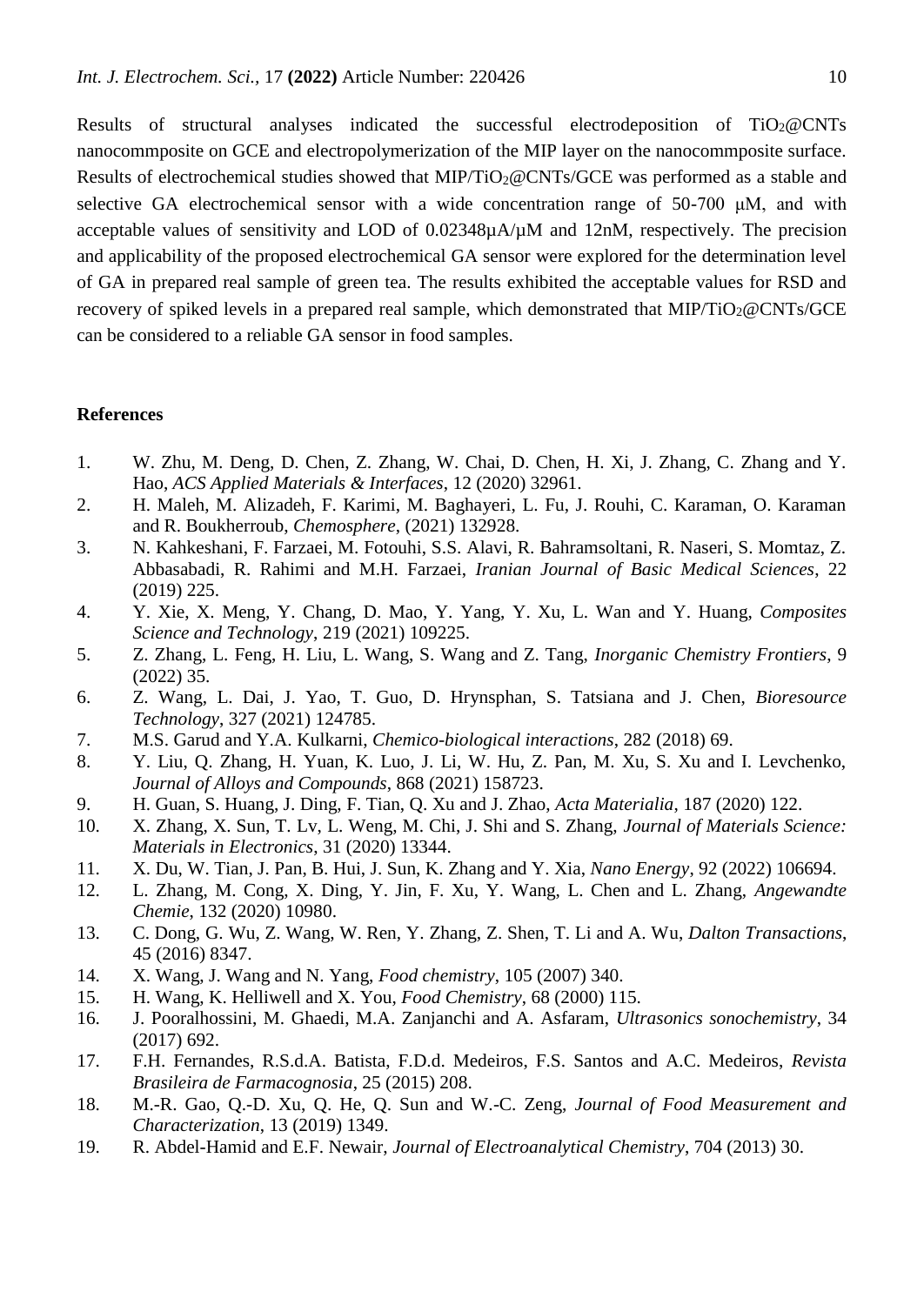- <span id="page-10-19"></span>20. F. Gao, D. Zheng, H. Tanaka, F. Zhan, X. Yuan, F. Gao and Q. Wang, *Materials Science and Engineering: C*, 57 (2015) 279.
- <span id="page-10-3"></span>21. S. Shojaei, N. Nasirizadeh, M. Entezam, M. Koosha and M. Azimzadeh, *Food Analytical Methods*, 9 (2016) 2721.
- <span id="page-10-18"></span>22. J. Tashkhourian and S.F. Nami-Ana, *Materials Science and Engineering: C*, 52 (2015) 103.
- <span id="page-10-22"></span>23. J.J. Feminus, R. Manikandan, S.S. Narayanan and P. Deepa, *Journal of Chemical Sciences*, 131 (2019) 11.
- <span id="page-10-21"></span>24. M. Ghaani, N. Nasirizadeh, S.A.Y. Ardakani, F.Z. Mehrjardi, M. Scampicchio and S. Farris, *Analytical Methods*, 8 (2016) 1103.
- <span id="page-10-20"></span>25. Z. Liang, H. Zhai, Z. Chen, H. Wang, S. Wang, Q. Zhou and X. Huang, *Sensors and Actuators B: Chemical*, 224 (2016) 915.
- 26. M. Chen, H. Lv, X. Li, Z. Tian and X. Ma, *International Journal of Electrochemical Science*, 14 (2019) 4852.
- 27. T.-W. Chen, S. Palanisamy, S.-M. Chen, V. Velusamy and S.K. Ramaraj, *International Journal of Electrochemical Science*, 12 (2017) 4107.
- <span id="page-10-0"></span>28. R. Zhang, W. Zhang, M. Shi, H. Li, L. Ma and H. Niu, *Dyes and Pigments*, (2021) 109968.
- <span id="page-10-1"></span>29. M. Khosravi, *Journal of Eating Disorders*, 8 (2020) 1.
- <span id="page-10-2"></span>30. J. Tashkhourian, S.N. Ana, S. Hashemnia and M. Hormozi-Nezhad, *Journal of Solid State Electrochemistry*, 17 (2013) 157.
- <span id="page-10-4"></span>31. Y. Peng, Z. Wu and Z. Liu, *Analytical Methods*, 6 (2014) 5673.
- <span id="page-10-5"></span>32. T. Sajini, R. Thomas and B. Mathew, *Chinese Journal of Polymer Science*, 37 (2019) 1305.
- <span id="page-10-6"></span>33. S. Khosravi and S.M.M. Dezfouli, *Systematic Reviews in Pharmacy*, 11 (2020) 913.
- <span id="page-10-7"></span>34. S. Pardeshi, R. Dhodapkar and A. Kumar, *Adsorption Science & Technology*, 30 (2012) 23.
- 35. X. Zhang, Y. Tang, F. Zhang and C.S. Lee, *Advanced Energy Materials*, 6 (2016) 1502588.
- 36. A. Medghalchi, M. Akbari, Y. Alizadeh and R.S. Moghadam, *Journal of current ophthalmology*, 30 (2018) 353.
- <span id="page-10-8"></span>37. D.-L. Huang, R.-Z. Wang, Y.-G. Liu, G.-M. Zeng, C. Lai, P. Xu, B.-A. Lu, J.-J. Xu, C. Wang and C. Huang, *Environmental Science and Pollution Research*, 22 (2015) 963.
- <span id="page-10-9"></span>38. S.M.M. Dezfouli and S. Khosravi, *European Journal of Translational Myology*, 30 (2020) 291–296.
- <span id="page-10-10"></span>39. B. Hatamluyi, A. Hashemzadeh and M. Darroudi, *Sensors and Actuators B: Chemical*, 307 (2020) 127614.
- <span id="page-10-11"></span>40. L. Sun, J. Guan, Q. Xu, X. Yang, J. Wang and X. Hu, *Polymers*, 10 (2018) 1248.
- <span id="page-10-12"></span>41. K. Wieszczycka, K. Staszak, M.J. Woźniak-Budych, J. Litowczenko, B.M. Maciejewska and S. Jurga, *Coordination Chemistry Reviews*, 436 (2021) 213846.
- <span id="page-10-13"></span>42. M. Wang, C. Jiang, S. Zhang, X. Song, Y. Tang and H.-M. Cheng, *Nature chemistry*, 10 (2018) 667.
- <span id="page-10-14"></span>43. G.F. Abu-Alsoud, K.A. Hawboldt and C.S. Bottaro, *ACS applied materials & interfaces*, 12 (2020) 11998.
- <span id="page-10-15"></span>44. G. Ziyatdinova, E. Guss, E. Morozova, H. Budnikov, R. Davletshin, V. Vorobev and Y. Osin, *Food Analytical Methods*, 12 (2019) 2250.
- 45. S. Mu, Q. Liu, P. Kidkhunthod, X. Zhou, W. Wang and Y. Tang, *National Science Review*, 8 (2020) 1.
- 46. M. Khosravi, *Open Access Macedonian Journal of Medical Sciences*, 8 (2020) 553.
- <span id="page-10-16"></span>47. A. Martín-Esteban, *TrAC Trends in Analytical Chemistry*, 45 (2013) 169.
- 48. L. Zhou, *International Journal of Electrochemical Science*, 16 (2021) 211043.
- 49. S.M. Mahmoudinezhad Dezfouli and S. Khosravi, *Indian Journal of Forensic Medicine & Toxicology*, 15 (2021) 2674.
- <span id="page-10-17"></span>50. X. Yangli, M. Liuwei, C. Xiaojing, C. Xi, S. Laijin, Y. Leiming, S. Wen and G. Huang, *Plasma Science and Technology*, 23 (2021) 085503.